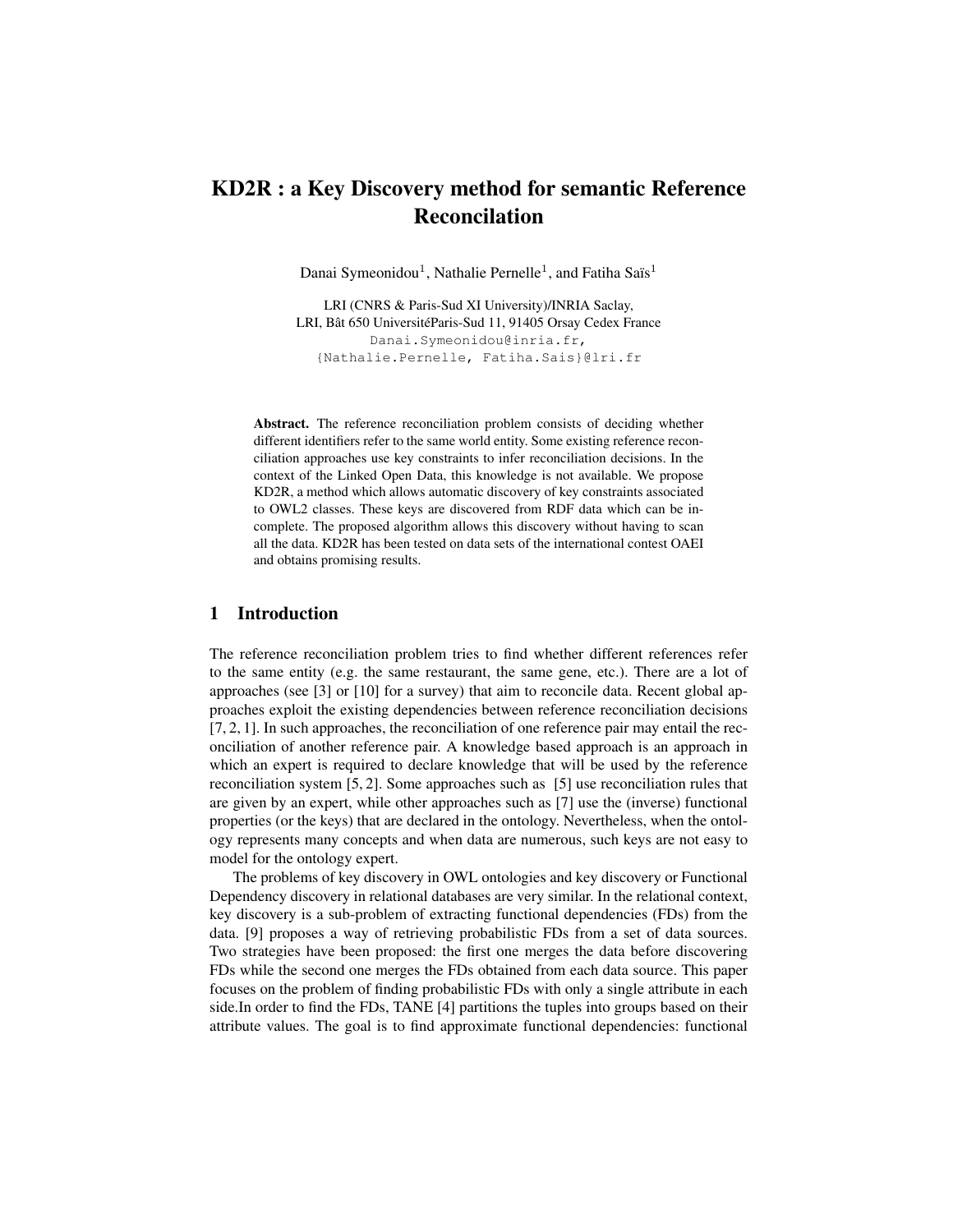dependencies that almost hold. In the context of Open Likned Data, [6] have proposed a supervised approach to learn functional dependencies on a set of reconciled data.

There are a lot of works that deal with the discovery of FDs in relational databases, however only a few of them focus on the specific problem of retrieving keys. The Gordian method [8] allows discovering composite keys in relational databases. In order to avoid to checking all the possible combinations of candidate keys, the method proposes the discovery of the non-keys in a dataset and then using them to find the keys. In this method a prefix tree is built and explored (using a merge step) in order to find the maximal non keys. To optimize the tree exploration, they exploit the anti-monotone property of a non key. Nevertheless, it is assumed that the data are completely described (without null values). Furthermore, multivalued attributes are not taken into account.

In this paper, we present KD2R which is an automatic approach for key discovery in RDF data sources which conform to the same (or aligned) OWL2 ontology (the ontology can be represented in RDFS or in OWL). These keys are discovered from data sources where the UNA (Unique Name Assumption) is fulfilled and the information can be incomplete and multi-valued. To avoid scanning the whole data source, KD2R discovers first maximal non keys before inferring the keys. KD2R exploits key inheritance between classes in order to prune the non key search space. KD2R approach has been implemented and evaluated on two different data sources.

The paper is organized as follows: in section 2, we describe the data and the ontology model. In section 3, we present the KD2R and then we present first experiment results in section 4. Finally, in section 5 we conclude and give some future work plans.

## 2 Reference Reconciliation based on key constraints

#### 2.1 Ontology and Data Model

Data are represented in RDF–Resource Description Framework– (www.w3.org/ RDF). For example, the RDF source S1 contains the RDF descriptions of four museums in the form of a set of class facts and property facts (relational notation):

#### Source S1:

| $Archaeological Museum(S1_m1), museumName(S1_m1, Archaeological Museum),$      |
|--------------------------------------------------------------------------------|
| $located(S1_m1, S1_c1), museumAddress(S1_m1, 44 \; Patission \; Street),$      |
| $inCountry(S1_m1, Greece), Museum(S1_m2), museumName(S1_m2,$                   |
| Centre Pompidou), contains $(S1_m2, S1_n4)$ , contains $(S1_m1, S1_p5)$ ,      |
| $museumAddress(S1_m2, 19\; rue\; Beaubourg), inCountry(S1_m2, France),$        |
| $Museum(S1_m3), museumName(S1_m3, Musee d'orsay),$                             |
| $museumAddress(S1_m3, 62\; rule\; de\; Lille), inCountry(S1_m3, France)$       |
| $WaxMuseum(S1_m4), museumName(S1_m4, Madame Tussauds), located(S1_m4,$         |
| $S1_c4$ , museum Address (S1_m4, Marylebone Road), in Country (S1_m4, England) |
|                                                                                |

The examined RDF data are in conformity with a domain Ontology represented in OWL2 (http://www.w3.org/TR/owl2-overview). The OWL 2 Web Ontology Language provides classes, (data or object) properties, individuals and data values. In the Museum ontology (see Figure 1), the class  $Museum$  is described by its address (*owl:DataProperty* museumAddress), its location (*owl:ObjectProperty* located), its name (owl:DataProperty museumName) and its country (owl:DataProperty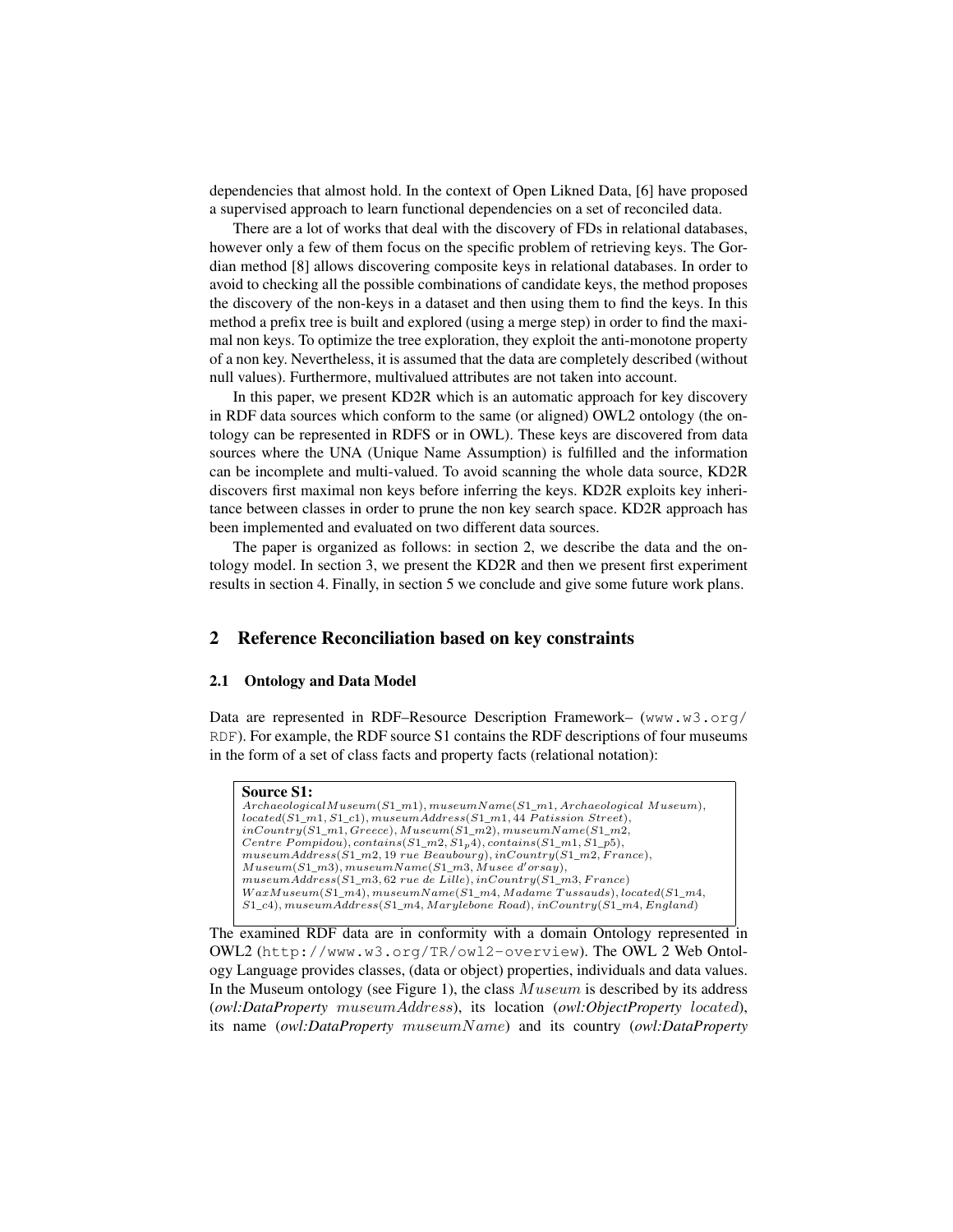

Fig. 1. Museum Ontology

 $inCountry$ ). The classes  $Archeological Museum$  and  $WaxMuseum$  are subsumed by the class Museum.

In OWL2, it is possible to express key axioms for a given class: a key axiom HasKey( CE ( OPE1 ... OPEm ) ( DPE1 ... DPEn ) ) states that each (named) instance of the class expression CE is uniquely identified by the object property expressions OPEi and by the data property expressions DPEj. This means that no two distinct (named) instances of CE can coincide on the values of all object property expressions OPEi and all data property expressions DPEj. An ObjectPropertyExpression is either an Object-Property or InverseObjectProperty. A data property expression is an *owl:DataProperty*. For example, we can express that the object property *located* is a key for the class  $City$ using  $HasKey(kd2r : City(inverse(kd2r : museumAddress))())$ 

### 2.2 Constraint integration in Reference Reconciliation

LN2R [7] is a logical (L2R) and a numerical (N2R) method for reference reconciliation. L2R and N2R use the knowledge given in a OWL (or OWL2) ontology to reconcile data. L2R translates keys, disjunctions between classes and the Unique Name Assumption (UNA)  $<sup>1</sup>$  into reconciliation rules. These rules infer both (non) reconciliations facts and</sup> synonyms for literal values. For example, since *located* is a key for the  $City$  class (one museum is located in only one city) the following rule is generated by L2R:

 $City(L1) \wedge City(L2) \wedge Reconcile(X, Y) \wedge Located(X, L1) \wedge Located(Y, L2) \implies Reconcile(L1, L2)$ 

A logical reasoning based on the unit-resolution inference rule is used to infer all the (non) reconciliations.

N2R exploits keys in order to generate a similarity function that computes similarity scores for pairs of references. This numerical approach is based on equations that model the influence between similarities. In the equations, each variable represents the (unknown) similarity between two references while the similarities between values of data properties are constants The functions modelling the influence between similarities are a combination of the maximum and the average functions in order to take into

<sup>&</sup>lt;sup>1</sup> UNA declares that all the references that appear in a source cannot be reconciled.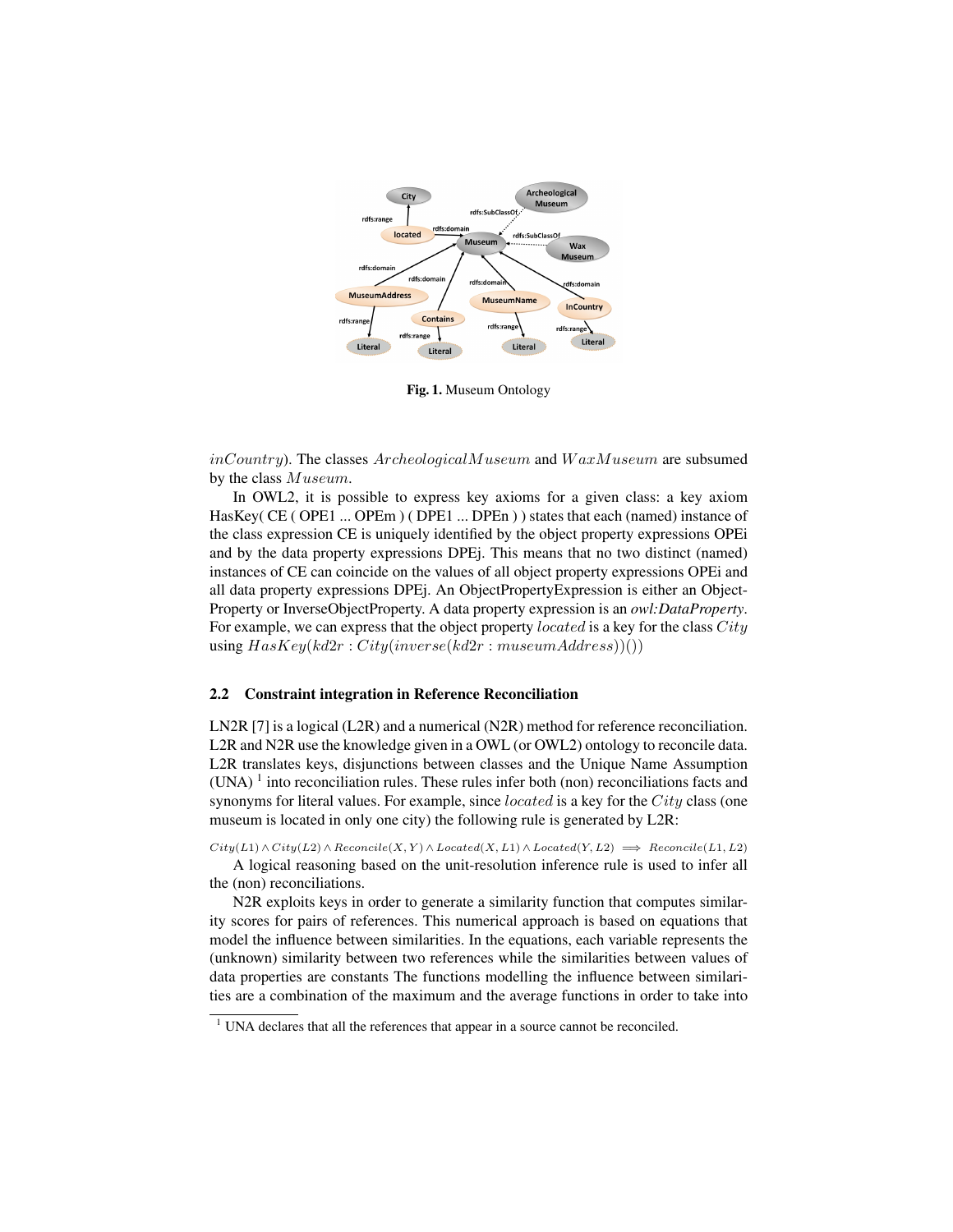account the keys declared in the OWL ontology in an appropriate way (see [7] for more details).

### 2.3 Key discovery Problem Statement

When RDF data are numerous, heterogeneous and published in clouds of data, the keys that are needed for the reconciliation step are not often available and cannot be easily specified by a human expert. Therefore, we need methods to discover them automatically from data. The key discovery has to face several kinds of problems, due to data heterogeneity: absence of UNA, syntactic variations in data, erroneous values and incompleteness of information. When UNA is not fulfilled, we cannot distinguish between the two cases: (i) two equal property values describing two references which refer to the same real world entity and (ii) two equal property values describing two references which refer to two distinct real world entities. This ambiguity leads to missing keys that can be discovered. In RDF data each instance of a class can be described by a subset of properties that are declared in the ontology. The incompleteness of data entails the discovery of keys that may be incorrect.

In this paper we focus on the problem of key discovery in RDF data when UNA assumption is declared for each data source and where there are no erroneous values.

# 3 KD2R: Key Discovery method for Reference Reconciliation

KD2R method aims to discover keys as exact as possible, with respect to a given dataset in order to enrich a possible existing key set.

The most naive automatic way to discover the keys is to check all the possible combinations of properties that refer to a class. The keys should uniquely identify each instance of a class. Let us assume that we have a class which is described by 15 properties in order to estimate the cost of this naive way. In this case the number of candidate keys is  $2^{15} - 1$ . In order to minimize the number of computations as much as possible we have proposed a method inspired from [8] which first retrieves the set of maximal non keys and then computes the set of minimal keys, using this set of non keys. Indeed, to make sure that a set of properties is a key we have to scan the whole set of instances of a given class. On the contrary, finding two instances that share the same values for the considered set of properties would suffice to be sure that this set of properties is a non-key.

We present, first, how we have defined non keys, keys and undetermined keys for a class in a given RDF data source and for a given set of RDF data sources. Then we will present the KD2R-algorithm that is used to find keys for the ontology classes.

### 3.1 Keys, Non Keys and Undetermined Keys

Let S be a data source for which the UNA is declared, and  $P_c$  be the set of RDF properties defined for a class C of the ontology O.

**Definition 1 (Non keys)**. A set of property expressions  $nk_{CSi} = \{pe_1, \ldots, pe_n\}$  is a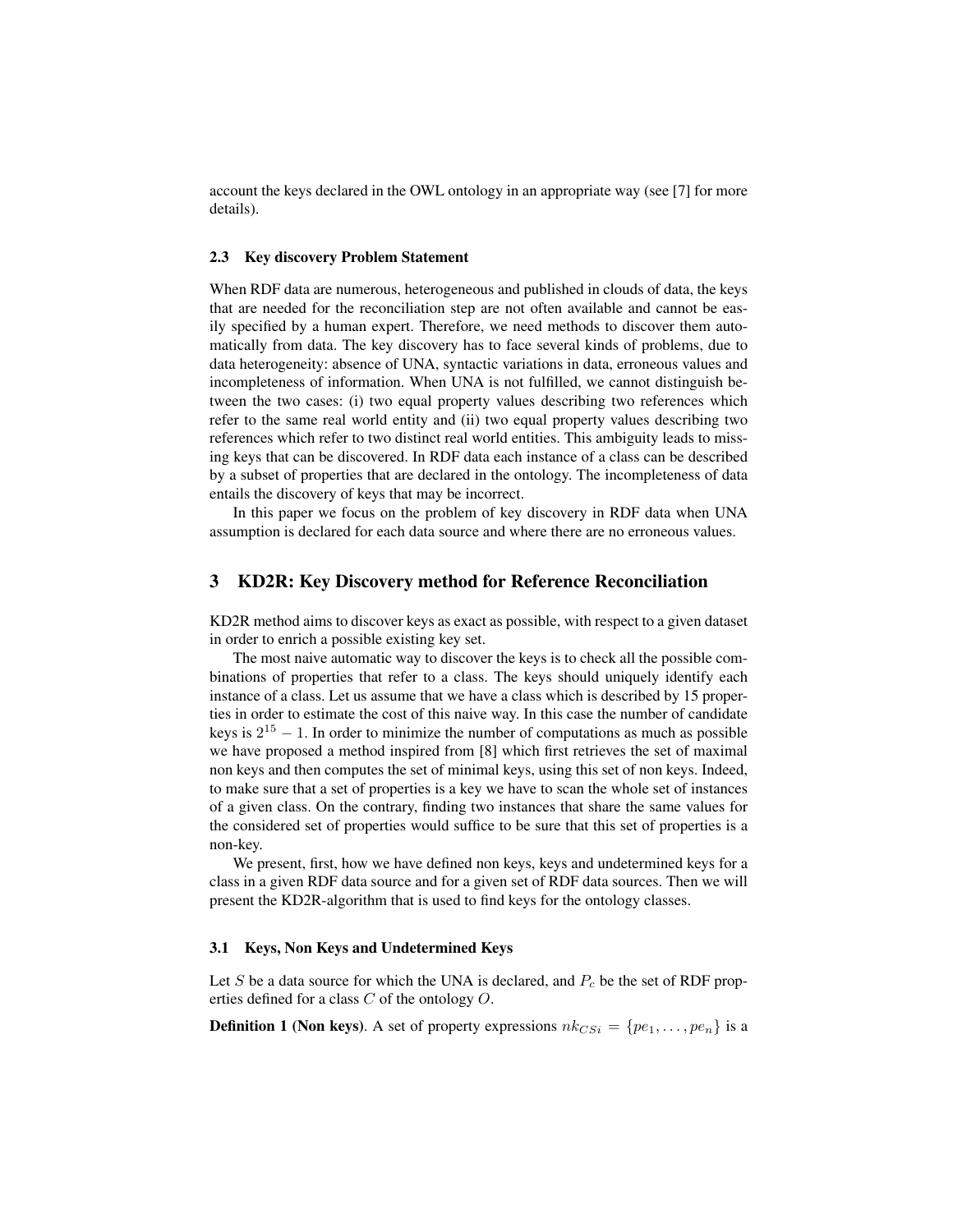non key for the class  $C$  in  $S$  if:

 $\exists X \in S, \exists Y \in S \text{ s.t. } (C(X) \wedge C(Y) \wedge pe_1(X, a_1)) \wedge pe_1(Y, a_1) \wedge \ldots \wedge pe_n(X, a_n)) \wedge$  $pe_n(Y, a_n)) \wedge X \neq Y$ 

We denote  $NK_{CS}$  the set of non keys  $\{nk_{CS1}, ..., nk_{CSm}\}$  of the class C w.r.t the data source S.

**Definition 2 (Keys).** A set of property expressions  $k_{CS_i} = \{pe_1, \ldots, pe_n\}$  is a key for the class  $C$  in  $S$  if:

 $\forall X \in S, \forall Y \in S \left( C(X) \wedge C(Y) \right) \rightarrow (\exists pe_i \in k_{CS_i} \text{ s.t. } pe_i(X, a)) \wedge pe_i(Y, b) \wedge a \neq b)$ 

We denote  $K_{CS}$  the key set  $\{k_{CS1}, ..., k_{CSm2}\}$  of the class C w.r.t the data source S.

**Definition 3 (Undetermined Keys)** A set of property expressions  $uk_{CSi}$  =  ${pe_1, \ldots, pe_n}$  is an undetermined key for the class C in S if: (i)  $uk_{CSi} \notin NK_{CS}$  and (ii)  $\exists X \in S, \exists Y \in S \text{ s.t. } ((C(X) \wedge C(Y) \wedge \forall pe_i \in uk_{CSi}(pe_i(X, a) \wedge pe_i(Y, b)))$  $a = b$ )  $\wedge \exists pe_w \in uk_{CSi}$  s.t. $(\nexists pe_w(X, Z) \vee \nexists pe_w(Y, V))$ 

For example,  $\{InCountry, Locate d\}$  is an undetermined key, since there are two museums in the same country but one of the cities is unknown. Hence, we cannot decide if it represents a key or a non-key.

We denote  $UK_{CS}$  the set of keys  $\{uk_{CS1},...,uk_{CSm3}\}$  of the class C w.r.t the data source S.

Keys for a given set of data sources. Let  $S = \{S1, S2, \ldots, Sm\}$  be a set of m data sources for which the UNA is declared. Let  $K_{CS1}, \ldots, K_{CSm}$  be the respective set of keys of  $S_1, S_2, \ldots, S_m$ , the set of keys  $Kc_S$  that is satisfied in all the sources is the set of minimal keys that belong to the Cartesian product of  $K_{CS1}, \ldots, K_{CSm}$ .

#### 3.2 KD2R Algorithm

Given a set of datasets and a domain ontology, KD2R-algorithm allows to find keys for each instantiated class. It follows a top-down computation in the sense that the keys that are discovered for a class are inherited by its sub-classes. KD2R uses a compact representation of RDF data expressed in a prefix-tree in order to compute the complete set of maximal undermined keys and maximal non keys and then the complete set of minimal keys.

Prefix-Tree creation. In this section we will present the creation of the prefix-tree which represents the RDF descriptions of a given class.

As it is illustrated in Figure 2, each level of the tree corresponds to an instantiated property expression. Each node contains a variable number of cells. Each cell contains the distinct data property values or the distinct URIs of the object property expression of the considered level. Each cell contains the list of URIs referring to the corresponding class instances. Each non-leaf cell has a pointer to a single child node. Each unique prefix path represents the set of instances that share one value or one URI for all the properties involved in the path.

For the sake of simplicity we will use the term value to either refer to basic values of data properties or to URIs of object properties.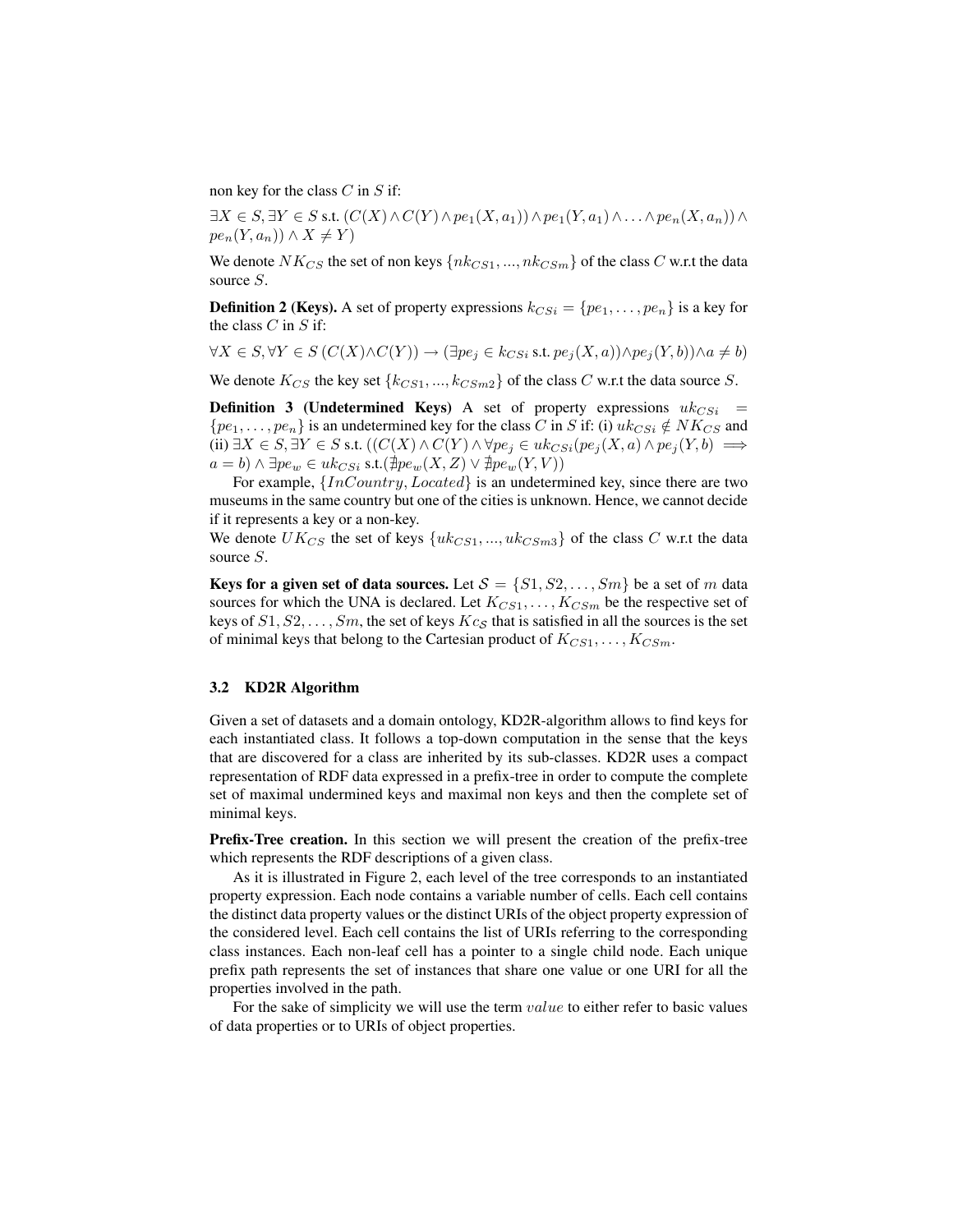In order to represent the cases where property values are not given (i.e. null values in relational databases) we create first an intermediate prefix-tree. In this intermediate prefix-tree, an artificial null value is created for those properties. Then, the final prefixtree is generated by assigning the set of all the possible values to each artificial null value, i.e. those existing in the dataset.

Intermediate Prefix-Tree creation.In order to create the intermediate prefix-tree we use the set of all properties that appear at least in one instance of the considered class. For each instance, for each property and for each value if there is no cell which already contains the property value a new cell is created. Otherwise, the cell is updated by adding the instance URI to its associated list of URIs. When a property does not appear in the source, we create or update, in the same way, a cell with an artificial null value. Let it be noted that the intermediate prefix-tree creation is done by scanning the data only once.

Final Prefix-Tree creation.The final prefix-tree is generated from the intermediate prefix-tree by assigning the set of the possible values contained in the cells of this node to each artificial null value of a given node, if it exists. More precisely, the null cell is deleted and its URI list is added to all the other cells of the node. Then, for the descendants of this node, we recursively apply the processing of artificial null values and the node merge operation which is described in the following.

Node merge operation. This operation takes the list of nodes that need to be merged as input and provides a merged node which contains one cell per distinct value that exists in the input list of nodes as output. The new URI list of each cell contains all the URI lists of the merged cells. This merge operation is performed recursively for all the descendants of the considered nodes.

In figure 2, we give the final prefix-tree of the RDF data described in section 2.



Fig. 2. Final prefix-tree for the museum class instances

Subsumption-driven Key Retrieval. For each set of RDF sources, the method ClassKeyRetrieval applies a depth-first retrieval of the keys by exploiting the sub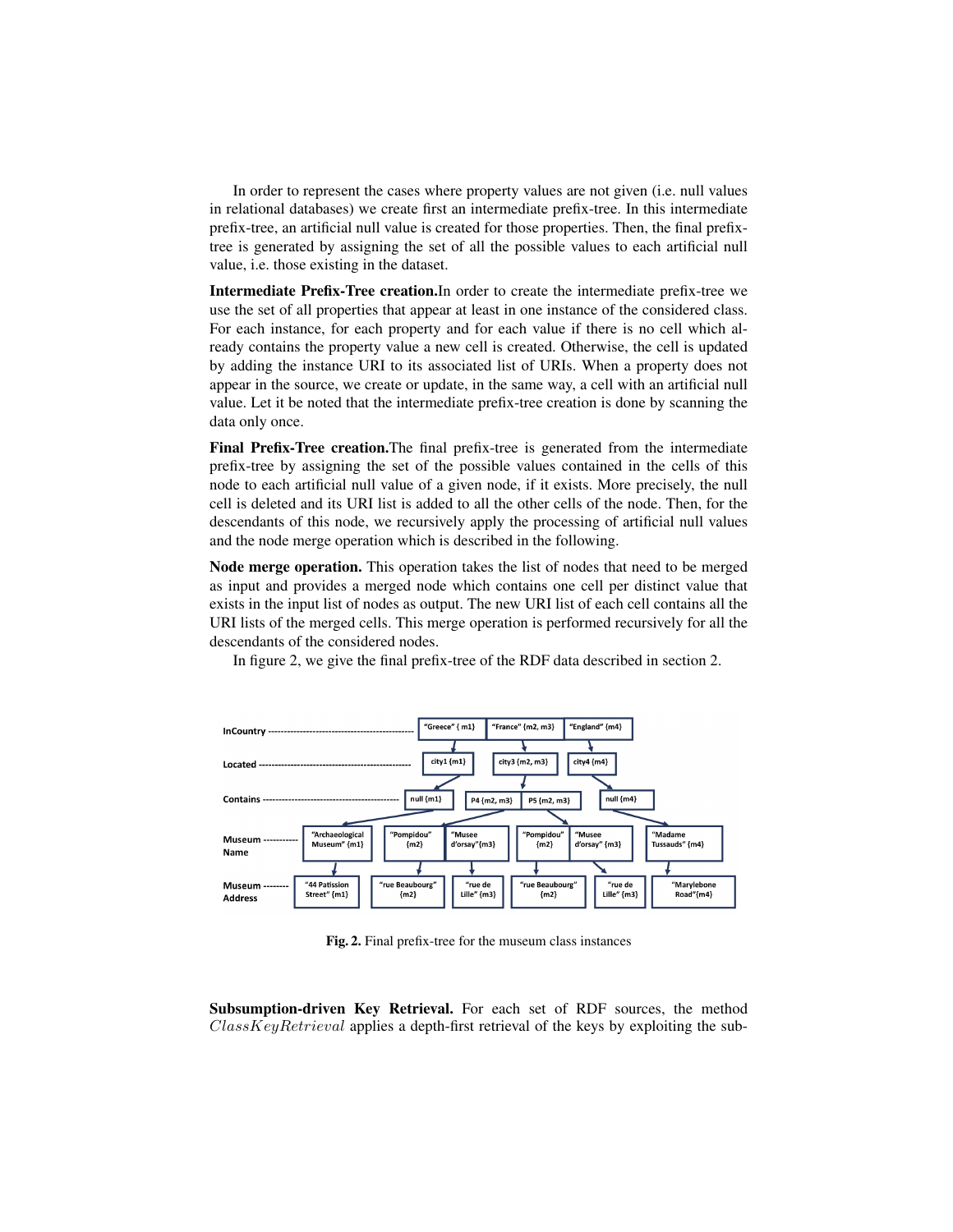sumption relation between classes declared in the ontology. ClassKeyRetrieval method takes an instantiated class and a possible set of already known keys as input and calculates its complete set of keys. After creating the final prefix-tree of the considered class instances, the  $UnKeyFinder$  method is called for retrieving the undetermined and the non keys. Then, the method is recursively called for the set of subclasses using the updated known key set.

### ClassKeyRetrieval

```
Input: C: class; KnownKeys := set of known keys
Output: CKeys: the complete set of keys of the class C.
if class has declared properties then
  tripleList.add(all triples of C)
  if tripletist is not empty then
    rootNode :=Create-intermediate-prefix-tree(tripleList, C)
    newRootNode :=Create-final-prefix-tree(rootNode)
    propNo := 0UNKeySet := UNKeyFinder(newRootNode, propNo, KnownKey)keys := ExtractKeysFromUNKeySet(UNKeySet, C)CKeys := refine(KnownKeys.add(keys))end if
end if
for all subClass C_i of C do
  ClassKeyRetrieval(C_i, CKeys)end for
return CKeys
```
UNK-Finder: Undermined Key and Non Key Finder. The UNKey is the set of undetermined keys and non-keys. The process of the algorithm begins from the root of the prefix tree and makes a depth-first traversal of it. The input of the algorithm is the current root of the tree, its attribute number and the known keys. This method searches the longest path  $p$  from the root to a node having a URI list containing more than one URI. p represents the maximal set of properties expressing either a non-key or an undermined key.

To ensure the scalability of the key discovery, KD2R performs two kinds of pruning: (i) the subsumption relation between classes is exploited to prune the key discovery thanks to the set of inherited keys, (ii) the anti-monotonic characteristic of the nonkeys and undermined keys is also used to avoid computing the redundant non keys and undermined keys, i.e. if  ${ABC}$  is a non key (resp. an undermined key) then all the subsets of {ABC} are also non keys (resp. undetermined keys) and (iii) the monotonic characteristic of keys is used to avoid exploring the descendants of a node representing only one instance.

#### UNK-Finder

```
Input: root: node of the prefix tree; propNo: attribute Number; knownKeys: given keys.
Output: UNKeySet: the set of discovered undermined keys and non-keys.
add propNo to the curUNKeyif root is a leaf then
  for all cells in the root do
      if cell. PropertyList > 1 then
         add curUNKey to the UNKeySetbreak
      end if
   end for
```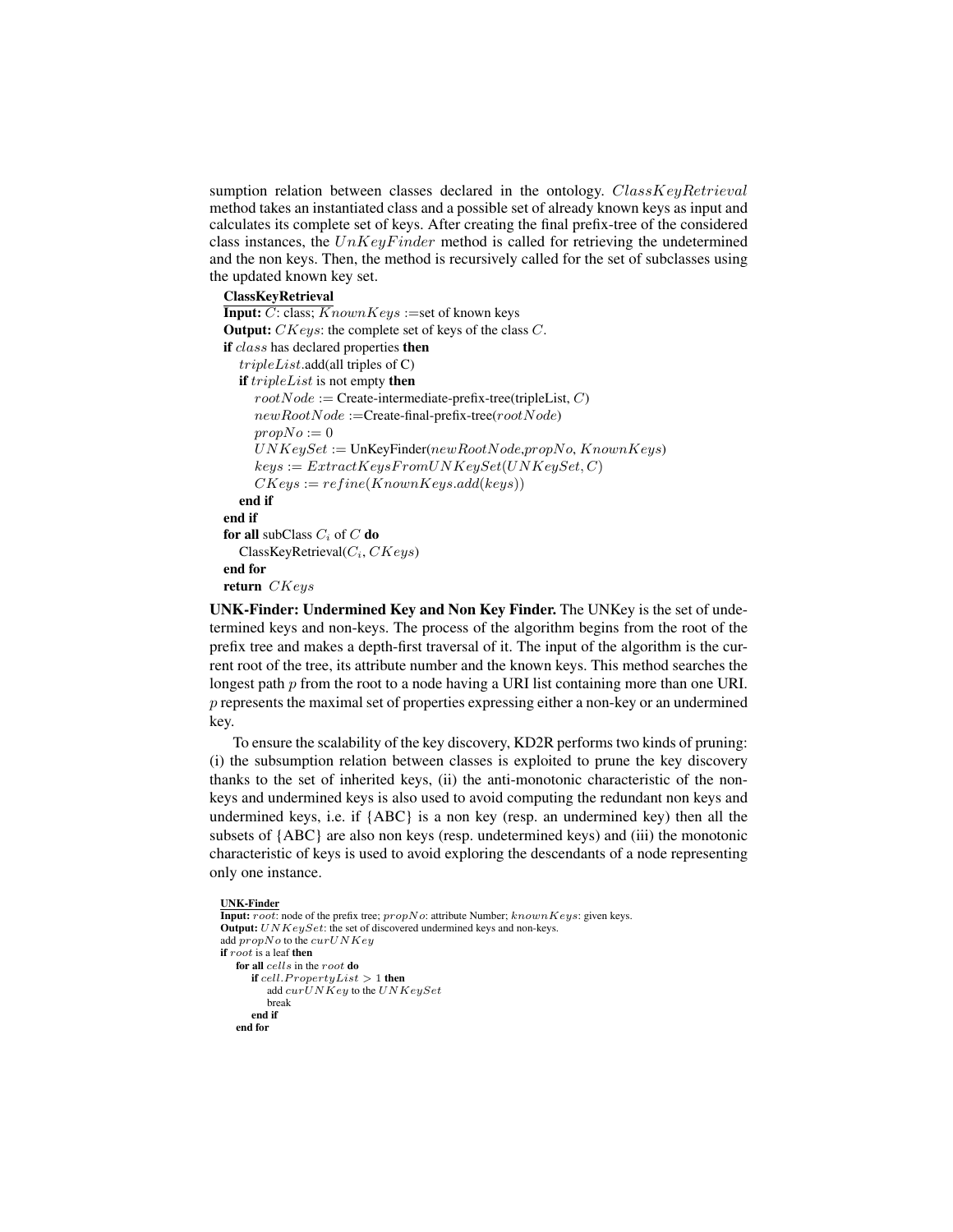```
remove propNo from curUNKeyif root has more that one cell AND at least one of the cells has PropertyList > 1 then
      add curUNKey to the UNKeySetend if
else
   if there is only one URI then
      return
   end if
   for all cells in the root do
      if curUNKey is not contained in knownKeys Set then
         UNK-Finder(cell.getChild,propNo+1)
      end if
   end for
   remove propNo from curUNKeyif there is more that one cell in the root then
      if curUNKey is already contained in the UNKeySet then
         return
      end if
      childNodeList := all the children of the cells in the root node
      mergedTree := mergeNodes(childNodeList)if curUNKey is not contained in knownKeys Set then
         \noindent \textsf{UNK-Finder}(mergedTree, propNo+1)end if
   end if
end if
return UNKeySet
```
*Example of UNK-Finder.* We illustrate the UNK-Finder algorithm on the final prefixtree shown in figure 2. The method begins with the first node and more specifically with the cell containing the value " *Greece*". The property number of the cell, 0, is added on to  $curUNKey$ . Since the URIList of this cell has size one-thanks to the pruning stepthe algorithm will not examine its children. Now the property number is removed. The algorithm moves to the next cell of the root node. The property number 0 is added in the  $curUNKey$ . This cell contains a  $URLList$  with two elements in it. So recursively, we go to node with cell "*city3*". Now the  $curUNKey$  is  $(0, 1)$ . We call the UNK-Finder for the child node of the "*city3*". Now the root node is the node with paintings P4 and P5 and the property number of the node is added to the  $curUNKey (0, 1, 2)$ . The process continues with the child node of cell P4. In the  $curUNKey$ , attribute number 3 is added. Since the cell "Pompidou" has URIList of size one the UNK-Finder will not continue with the child node of "*Pompidou*". The method will continue with the second cell of the root node which is "Musee d'Orsay". Like "*Pompidou*", and since "*Musee d'Orsay*" has URIList size one, the UNK-Finder will not be called for its child node. The UNK-Finder has been called for each cell of the node. The property number of the node is removed from the  $curUNKey$  which now is  $(0, 1, 2)$ . In this step the child nodes of this node are merged and the UNK-Finder is applied to the mergedTree. The UNK-Finder is executed for the new merged node which consists of two cells, "*rue Beaubourg*" and "*rue de Lille*". The attribute number of the merged node is added in the  $curUNKey$  which is  $(0, 1, 2, 4)$ . Since we are in the leaf and there is a cell in the node with URIList bigger than one, the  $curUNKey (0,1,2)$  is added in the  $UNKeySet$ . This means that there are more than two instances that have exactly the same values for the properties in the  $curUNKey$ . The process of discovering the  $UNKeySet$  continues in the same way. In this specific example the final  $UNKey$  set consists of one composite  $UNKey$ , which is {contains, located, inCountry}.

Extraction of keys from UNKeys. In order to compute the set of minimal keys from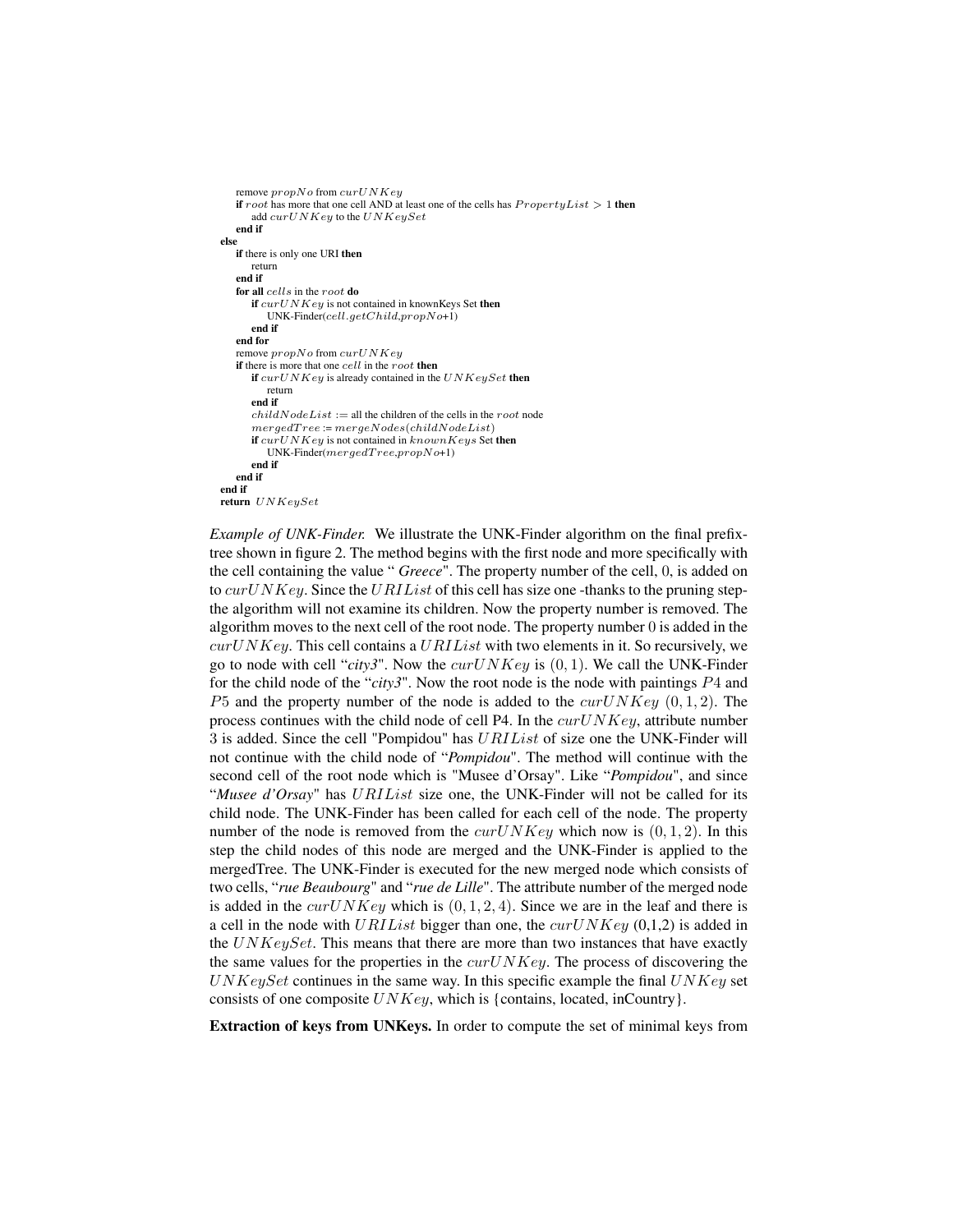the  $UNKey$  set, we first compute for each UNKey the complement set. Then we apply the Cartesian product on the obtained complement sets. Finally, we remove the nonminimal keys from the obtained multi-set of keys.

In the museum example we have only one  $UNKey$  which is {contains, located, inCountry}. The complement set of this  $UNKey$  is {{MuseumAddress}, {Museum-Name}}. The process finishes by adding the two keys to the  $KeySet$ . The keys in the KeySet are MuseumAddress and MuseumName.

# 4 First experiments

We have implemented and tested our method on two datasets that have been used in the Ontology Alignment Evaluation Intitiative (OAEI, http://oaei. ontologymatching.org/2010/). UNA is declared for each RDF file of the two datasets. Since the two ontologies have been enriched by expert keys, we have compared our results to the set of these existing keys.

Restaurant dataset. The first dataset D1 describes 1729 instances (classes Restaurant and Address). In the provided Ontology, Restaurants are described using the following properties: name, phoneNumber, hasCategory, hasAddress, Addresses are described using: street, city, Inverse(hasAddress). The first RDF file f1 describes 113 Address instances and 113 Restaurant instances. The second RDF file f2 describes 641 Restaurant instances and 752 Address instances.

Person dataset. The second dataset D2 consists of 3200 instances of Person and Address. In the ontology, a person is described by the following properties: givenName, state, surname, dateOfBirth, socSecurityId, phoneNumber, age and finally hasAddress. An Address is described by the properties: street, houseNumber, postcode, isInSuburb and finally inverse(hasAddress). The first and the second RDF files contain each of them 500 instances of the class *Person* and 500 instances of *Address*. The third file contains 600 *Person* instances and 600 Address instances.

To examine the results of our method we compared the KD2R keys with the keys given by an expert. 10% of found keys are equal to the expert keys and 10% are bigger (i.e., contain more properties). The first case is the best we can come up with since our results agree with the expert ones. The second case arises when an expert makes a mistake and declares as keys properties that are not in fact real keys. This means that we detect erroneous keys given by an expert. For instance, the expert has declared that phoneNumber is a key. We are sure that the expert has made a mistake since in our data we can find two different restaurants with the same phone number (managed by the same organization). These two cases (20% of our found keys) represent the definite minimal keys that we extract using the given datasets. Another 20% of KD2R keys are keys that are smaller compared to the expert keys. It is possible to face this case when the given data are not sufficient to find more specific keys. Finally the 60% of the found keys are keys that are not declared by the expert. For example we find that Inverse(hasAddress) can be a key for the address, a property that the expert did not take into account and seems to be relevant (a museum has only one address).